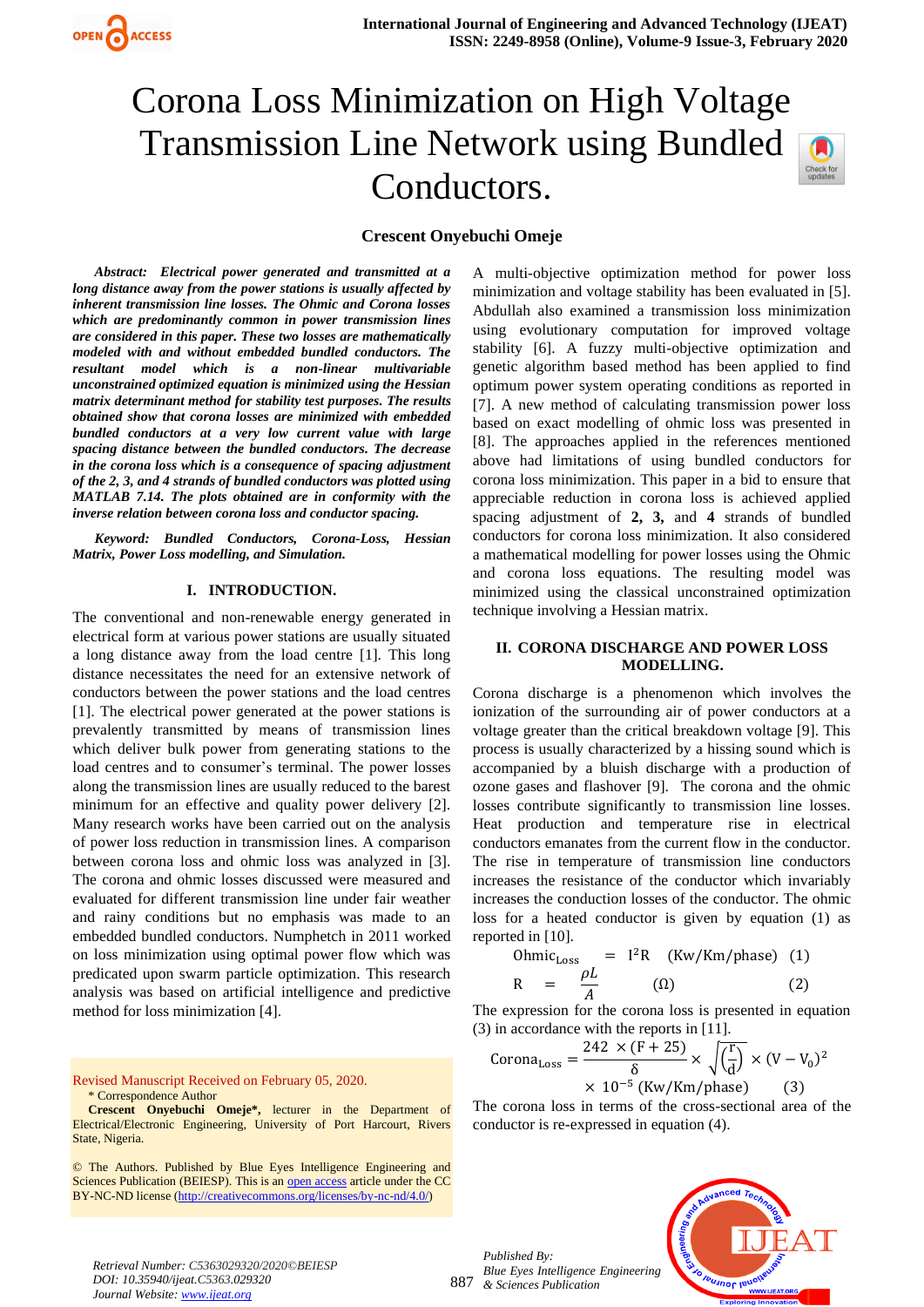$$
CoronaLoss = \frac{242 \times (F + 25)}{\delta} \times \sqrt[4]{\left(\frac{A}{\pi d^2}\right)} \times (V - V_0)^2
$$
  
× 10<sup>-5</sup> (Kw/Km/phase) (4)

Total power loss on transmission lines is the summation of the Ohmic and Corona loss as given in equation (5).

$$
T_{Loss} = I^2 \frac{\rho L}{A} + \frac{242 \times (F + 25)}{\delta} \times \sqrt[4]{\left(\frac{A}{\pi d^2}\right)}
$$
  
×  $(V - V_0)^2$   
× 10<sup>-5</sup> (Kw/Km/phase) (5)  
The air density factor is obtained from equation (6).  

$$
\delta = \frac{3.92 \times b}{273 + t}
$$
 (6)

Where:  $\rho$  is the resistivity of the conductor in ( $\Omega$ m); *L* is the length of the conductor in (m); A is the cross-sectional area of the conductor in  $(m^2)$ ; F is the frequency of the transmission voltage in (Hz);  $\delta$  is the air density factor; r is the radius of the conductor in (m); d is the space between the transmission lines conductors in (m); V is the operating voltage in (V);  $V_0$  is the critical disruptive voltage in (V), b  $=$  barometric pressure in (cm of Hg) and t  $=$  temperature in (  $^{0}C$ ).

# **III.BASIC CONCEPTS OF CONDUCTOR BUNDLING.**

Conductor bundling according to Ibe, A.O. implies having two or more conductors per phase in close proximity compared with the spacing of the conductors between phases [12]. Conductor bundling increases the effective radius of the lines conductor and also reduces the electric field strength near the conductors [13]. Therefore increasing the number of conductors in a bundle reduces the effects of corona discharge. Conductor bundling also reduces the high voltage gradient on the conductor for extra high voltage range above 230kV [14]. A bundled conductor can also be redefined as a conductor that is made up of two or more subconductors applied as one phase conductor [15]. Associated advantages of bundled conductors are as listed:

- *A. Reduced Reactance of the line*
- *B. Reduced Voltage Gradient*
- *C. Reduced Corona Loss*
- *D. Reduced Radio Interference*
- E. *Reduced Surge Impedance*

An optimum sub-conductor spacing for bundled conductors always gives a minimum voltage gradient on the surface of sub-conductor as buttressed in equation (7).

$$
g = \frac{V\left(1 + \frac{2r}{S}\right)}{2r\ln\frac{d}{\sqrt{rS}}}
$$
(7)

Where: S represents the separation between the subconductors in (m); r is the radius of the conductor in (m); d is the space between the transmission lines conductors in (m); V is the operating voltage in (V).

The different strands of bundled conductors are represented in Figures 1, 2, and 3 respectively.



Figure 1. A Two-Strand Bundled Conductor



**Figure 3. A Four-Strand Bundled Conductor**

The expressions for the geometric mean radius for the 2, 3, and 4 strands bundled conductors are presented in equations (8), (9), and (10).

$$
D_{s(2)}^b = \sqrt{D_s \times d}
$$
 (8)  
\n
$$
D_{s(2)}^b = \frac{3}{2} \sqrt{D_s \times d^2}
$$
 (9)

$$
D_{s(3)}^b = \sqrt[3]{D_s \times d^2} \tag{9}
$$

$$
D_{S(4)}^b = 1.09 \sqrt[4]{D_S \times d^3} \qquad (10)
$$

It is obvious that when equations  $(8)$ ,  $(9)$ , and  $(10)$  are substituted for the space between the transmission lines conductors (d) in equation (4), the magnitude of the corona loss in equation (4) reduces with the increase in the space between the bundled conductors and the geometric mean radius of the bundled conductors  $(D^b_s)$ . This is demonstrated in the simulation results presented in Figures 4-8 respectively.

## **IV.POWER LOSS MINIMIZATION WITH HESSIAN MATRIX TEST.**

Corona and Ohmic loss minimization is mathematically achieved in this work with an unconstrained optimization technique using the Hessian matrix test for positive definite solution. The objective function to be optimized is the total loss which include the Ohmic and the corona loss. The Hessian matrix is derived from the minimized expressions obtained from equations (11) to (23).

$$
\begin{aligned}\n\text{Minimize } \mathbf{T}_{\text{Loss}} &= \mathbf{I}^2 \frac{\rho \mathbf{L}}{\mathbf{A}} \\
&+ \frac{242 \times (\mathbf{F} + 25)}{\delta} \times \sqrt[4]{\left(\frac{\mathbf{A}}{\pi \mathbf{d}^2}\right)} \\
&\times (\mathbf{V} - \mathbf{V}_0)^2\n\end{aligned}
$$

× 10−5 (Kw/Km/phase) (11) The stationary points of equation (11) are determined by differentiating all the selected variables to form the Hessian matrix according to Rao [16].

$$
\frac{\partial T_{Loss}}{\partial I} = \frac{2I\rho L}{A}
$$
(12)  

$$
\partial T_{Loss} = 484 \times (F + 25) \left( \frac{4}{(A)} \right) \left( \frac{V}{N} \right)
$$

$$
\frac{\partial T_{Loss}}{\partial V} = \frac{404 \times (1 + 25)}{\delta} \times \sqrt{\left(\frac{A}{\pi d^2}\right)} \times (V - V_0)
$$
  
× 10<sup>-5</sup> (13)

$$
\frac{\partial T_{Loss}}{\partial d} = \frac{-121 \times (F + 25)}{\delta} \times \sqrt[4]{\left(\frac{A}{\pi}\right) \times (V - V_0)^2 \times d^{-\frac{3}{2}}}
$$

$$
\times 10^{-5}
$$
 (14)

The Hessian matrix is obtained by taking the second derivatives of equations (12), (13), and (14).  $2.7<sub>1</sub>$ 

$$
\frac{\partial^2 T_{Loss}}{\partial I^2} = \frac{2\rho L}{A}
$$
\n(15)\n  
\n*ed By:*\n*et By:*\n*est Intelligence Engineering*\n*so huyn or quon g g huyn or quon g h huyn or quon g h h h h huyn or quon g h h h h h h h h h h h h h h h h h h h h h h h h h h h h h h h h h h h h h h h h h h h h h h h h h h h h h h h h h h h h h h h h h h h h h h h h h h*

*Retrieval Number: C5363029320/2020©BEIESP DOI: 10.35940/ijeat.C5363.029320 Journal Website[: www.ijeat.org](http://www.ijeat.org/)*

888 *Blue Eyes Intelligence Engy English & Sciences Publication* 

 $\overline{\partial I^2}$ 

*Published By:*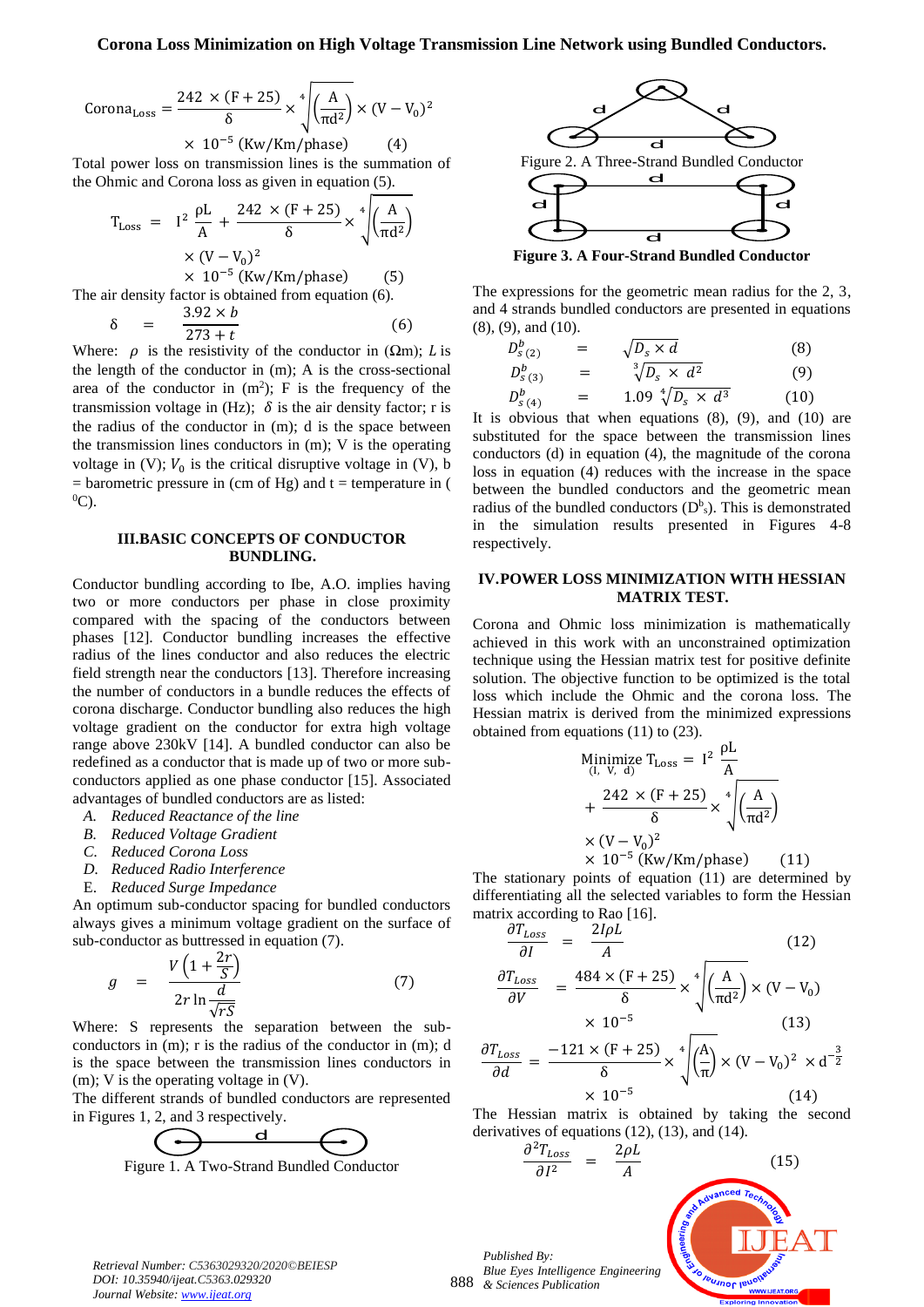$$
\frac{\partial^2 T_{Loss}}{\partial l \partial V} = 0
$$
\n(16)  
\n
$$
\frac{\partial^2 T_{Loss}}{\partial l \partial d} = 0
$$
\n(17)  
\n
$$
\frac{\partial^2 T_{Loss}}{\partial V \partial l} = 0
$$
\n(18)  
\n
$$
\frac{\partial^2 T_{loss}}{\partial V^2} = \frac{484 \times (F + 25)}{\delta} \times \sqrt[4]{\left(\frac{A}{\pi d^2}\right)}
$$
\n
$$
\times 10^{-5}
$$
\n(19)  
\n
$$
\frac{\partial^2 T_{Loss}}{\partial V \partial d} = \frac{-242 \times (F + 25)}{\delta} \times \sqrt[4]{\left(\frac{A}{\pi}\right)} \times (V - V_0) \times d^{-\frac{3}{2}}
$$
\n
$$
\times 10^{-5}
$$
\n(20)  
\n
$$
\frac{\partial^2 T_{Loss}}{\partial V \partial x} = 0
$$
\n(21)

 $\partial d\partial I$  $\partial^2 T_{Loss}$  $\frac{\partial d\partial V}{\partial d\partial V}$  =  $-242 \times (F + 25)$  $\frac{(F+25)}{\delta} \times \sqrt[4]{\left(\frac{A}{\pi}\right)^2}$  $\frac{4}{\sqrt{\pi}}\left(\frac{A}{\pi}\right) \times (V - V_0) \times d^{-\frac{3}{2}}$  $\times$  10<sup>-5</sup> (22)

H

$$
\frac{\partial^2 T_{Loss}}{\partial d^2} = \frac{363 \times (F + 25)}{28} \times \sqrt[4]{\left(\frac{A}{\pi}\right)} \times (V - V_0)^2 \times d^{-\frac{5}{2}}
$$
  
× 10<sup>-5</sup> (23)

H

The Hessian matrix is represented in equation (24).

$$
= \begin{pmatrix} \frac{\partial^2 T_{\text{Loss}}}{\partial I^2} = H_{11} & \frac{\partial^2 T_{\text{Loss}}}{\partial I \partial V} = H_{12} & \frac{\partial^2 T_{\text{Loss}}}{\partial I \partial d} = H_{13} \\ \frac{\partial^2 T_{\text{Loss}}}{\partial V \partial I} = H_{21} & \frac{\partial^2 T_{\text{Loss}}}{\partial V^2} = H_{22} & \frac{\partial^2 T_{\text{loss}}}{\partial V \partial d} = H_{23} \\ \frac{\partial^2 T_{\text{Loss}}}{\partial d \partial I} = H_{31} & \frac{\partial^2 T_{\text{loss}}}{\partial d \partial V} = H_{32} & \frac{\partial^2 T_{\text{loss}}}{\partial d^2} = H_{33} \end{pmatrix} (24)
$$

Substituting the equivalent expression of the second derivatives into the Hessian matrix results to equation (25).

$$
= \begin{pmatrix} \frac{2I\rho L}{A} & 0 & 0\\ 0 & \frac{484 \times (F + 25)}{\delta} \times \sqrt[4]{\left(\frac{A}{\pi d^2}\right)} \times 10^{-5} & \frac{-242 \times (F + 25)}{\delta} \times \sqrt[4]{\left(\frac{A}{\pi}\right)} \times (V - V_0) \times d^{-\frac{3}{2}} \times 10^{-5}\\ 0 & \frac{-242 \times (F + 25)}{\delta} \times \sqrt[4]{\left(\frac{A}{\pi}\right)} \times (V - V_0) \times d^{-\frac{3}{2}} \times 10^{-5} & \frac{363 \times (F + 25)}{2\delta} \times \sqrt[4]{\left(\frac{A}{\pi}\right)} \times (V - V_0)^2 \times d^{-\frac{5}{2}} \times 10^{-5} \end{pmatrix} (25)
$$

The total power loss is minimized if the leading principal determinants are positive and greater than zero for an optimized system. Therefore, the leading principal determinants for equation (25) are presented in equations (26), (27), and (28).

$$
|H_{11}| = \left|\frac{2I\rho L}{A}\right| > 0 \tag{26}
$$
\n
$$
\left|\begin{array}{cc}\nH_{11} & H_{12} \\
H_{21} & H_{22}\n\end{array}\right| = \left|\begin{array}{cc}\n\frac{2I\rho L}{A} & 0 \\
0 & \frac{484 \times (F + 25)}{\delta} \times \sqrt[4]{\frac{A}{\pi d^2}} \\
0 & \frac{484 \times (F + 25)}{\delta} \times \sqrt[4]{\frac{A}{\pi d^2}}\n\end{array}\right| \times 10^{-5} = \frac{968 \times (F + 25)}{A \times \delta} \times \sqrt[4]{\frac{A}{\pi d^2}} \times 10^{-5} > 0 \tag{27}
$$
\n
$$
\left|\begin{array}{cc}\nH_{11} & H_{12} & H_{13} \\
H_{21} & H_{22} & H_{23} \\
H_{31} & H_{32} & H_{33}\n\end{array}\right|
$$

$$
= \begin{bmatrix} \frac{24\mu}{A} & 0 & 0 \\ 0 & \frac{484 \times (F + 25)}{\delta} \times \sqrt[4]{\left(\frac{A}{\pi d^2}\right)} \times 10^{-5} & \frac{-242 \times (F + 25)}{\delta} \times \sqrt[4]{\left(\frac{A}{\pi}\right)} \times (V - V_0) \times d^{-\frac{3}{2}} \times 10^{-5} \\ 0 & \frac{-242 \times (F + 25)}{\delta} \times \sqrt[4]{\left(\frac{A}{\pi}\right)} \times (V - V_0) \times d^{-\frac{3}{2}} \times 10^{-5} & \frac{363 \times (F + 25)}{2\delta} \times \sqrt[4]{\left(\frac{A}{\pi}\right)} \times (V - V_0)^2 \times d^{-\frac{5}{2}} \times 10^{-5} \end{bmatrix}
$$



*Retrieval Number: C5363029320/2020©BEIESP DOI: 10.35940/ijeat.C5363.029320 Journal Website[: www.ijeat.org](http://www.ijeat.org/)*

889 *Published By: Blue Eyes Intelligence Engineering & Sciences Publication*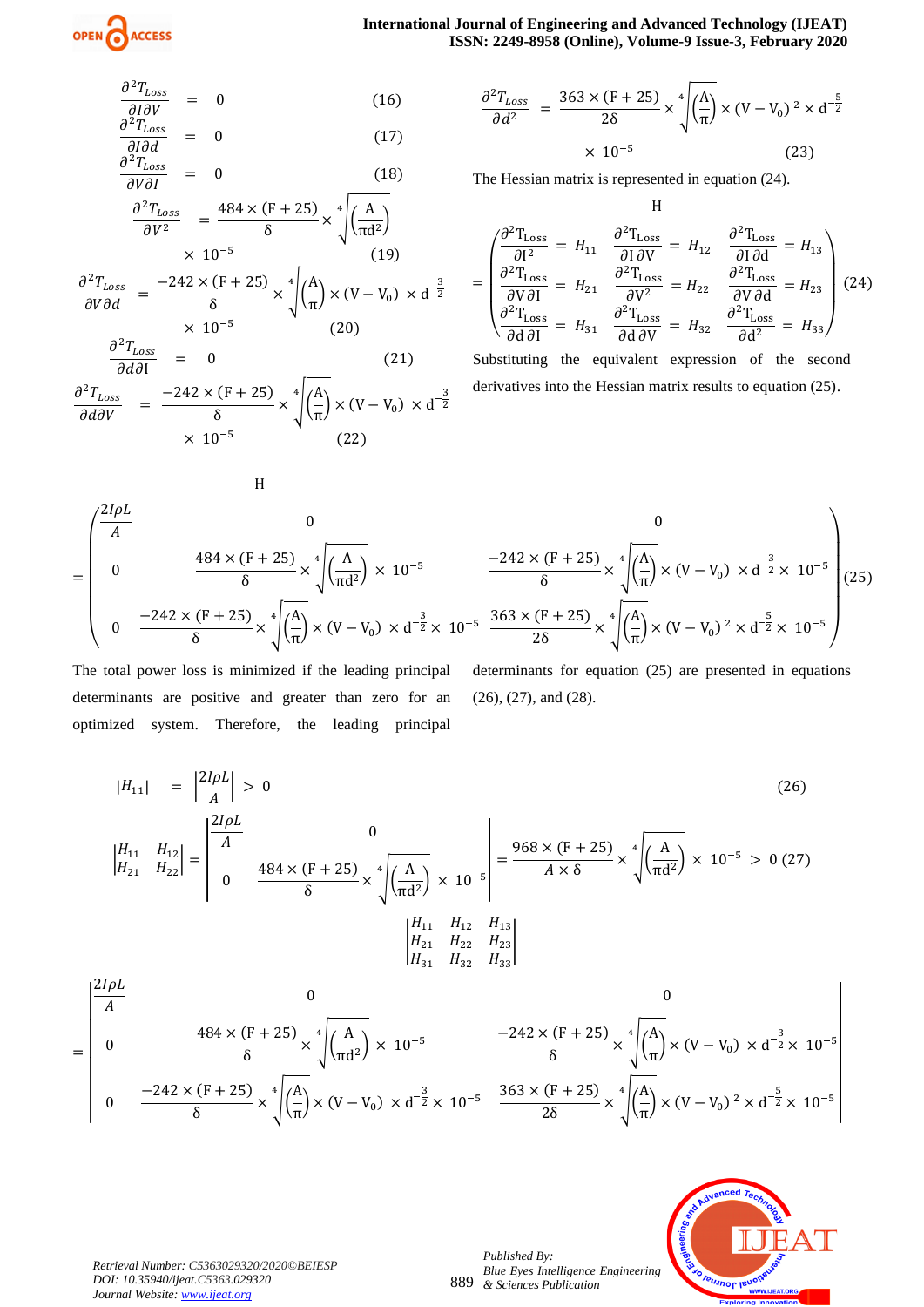$$
= \frac{2I\rho L}{A} \left[ \left( \frac{484 \times (F + 25)}{\delta} \times \sqrt[4]{\left( \frac{A}{\pi d^2} \right)} \times 10^{-5} \right) \times \left( \frac{363 \times (F + 25)}{2\delta} \times \sqrt[4]{\left( \frac{A}{\pi} \right)} \times (V - V_0)^2 \times d^{-\frac{5}{2}} \times 10^{-5} \right) \right]
$$

Since all the leading principal determinants are greater than zero, it is evident that the Hessian matrix for the total power loss on the transmission line is positive definite. This implies that the power loss on the transmission line can only be minimized if the flowing current gets to zero and when the operating voltage (V) assumes a value close to the critical disruptive voltage  $(V_0)$  with an infinite distance of conductor spacing (d).

# **V. SIMULATION RESULTS AND DISCUSSION.**

Simulation was carried out with the aid of the corona loss equation presented in (4). The simulation parameters are shown in Table 1. A plot of corona loss against an unbundled conductor spacing is presented in Figure 4. It is observed that an exponential decrease in the magnitude of corona loss is obtained with an increase in the conductor spacing as shown in Figure 4. When 2, 3, and 4 strands of bundled conductor are incorporated, it is also observed that the rate of corona loss is decreased with an increased number of bundled conductors as shown in Figures 5, 6, and 7. This is evident in Figure 7 which has a much reduced value of corona loss for a four bundled conductor with more spacing distance. The plot of voltage gradient presented in Figure 8 showed that the voltage gradient attained a minimum value when the sub-conductor spacing is increased which conformed to the principle earlier presented.

**Table 1. Simulation Parameters [10].**

| <b>Estimated Corona Parameters</b>     | <b>Values</b>  |
|----------------------------------------|----------------|
| Barometric Pressure P (cmHg)           | 72.2           |
| Ambient Temperature t $({}^{\circ}C)$  | 25             |
| Air Density Factor $\delta$            | 0.95           |
| Frequency of Transmission              | 50             |
| Voltage F (Hz)                         |                |
| Radius of The Conductor R (cm)         | 1.2            |
| The<br>Spacing Between                 | 200, 400, 600, |
| <b>Transmission Lines Conductors D</b> | 800, 1000      |
| (cm)                                   |                |
| Separation between Sub-                | 14.64          |
| Conductors S (cm)                      |                |
| Transmission Line Voltage<br>V         | 330kV          |
| (kV)                                   |                |
| Estimated Critical Disruptive          | 21.1           |
| Voltage $V_0$ (kV)                     |                |
| Cross Sectional Area of<br>the         | 4.524          |
| conductor A $(cm2)$                    |                |
| Conductors Length L (m)                | 250-300        |

$$
-\left(\frac{242 \times (\text{F} + 25)}{\delta} \times \sqrt[4]{\left(\frac{\text{A}}{\pi}\right)} \times (\text{V} - \text{V}_0)
$$

$$
\times \text{d}^{-\frac{3}{2}} \times 10^{-5}\right)\right]
$$

$$
> 0
$$
(28)



**Figure 4. A plot of Corona Loss against Unbundled Conductor Spacing (d).**



**Figure 5. A plot of Corona Loss against 2-strands bundled Conductor Spacing (d).**



*Retrieval Number: C5363029320/2020©BEIESP DOI: 10.35940/ijeat.C5363.029320 Journal Website[: www.ijeat.org](http://www.ijeat.org/)*